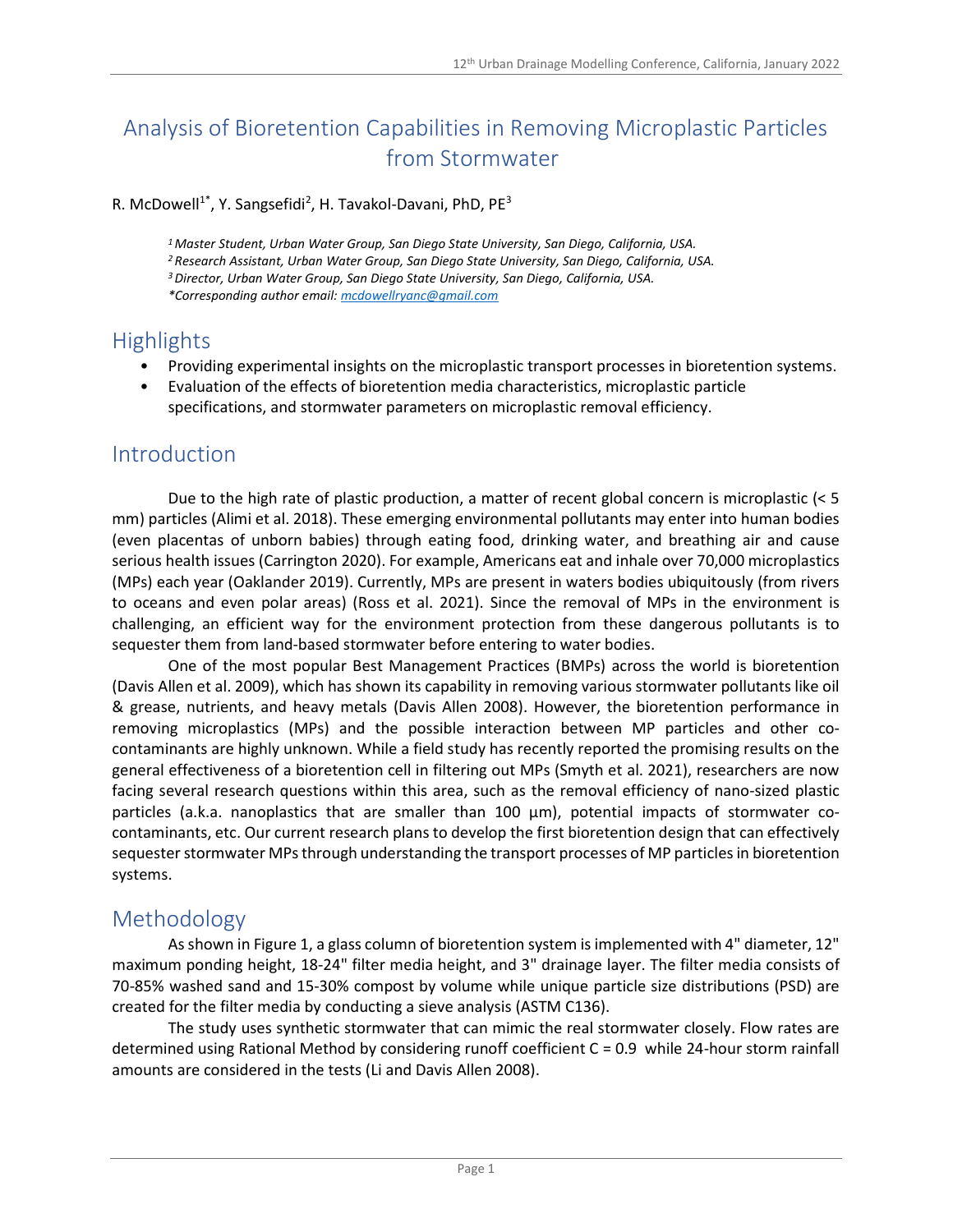We conduct the experiments for various sizes of MP and soil filter particles. We assess the MP concentration by measuring the fluorescence of water samples (DeNovix DS-11 FX+ M/C/F technology) and comparing the fluorescence signal with a calibration curve. To measure baseline binding of MPs (with and without co-contaminants) to the column wall, we use blank samples in the column without soil media.





Figure 1. Experimental Setup Figure 2. Emission Spectrum Graph Used for Calibration Curve

#### Design of Experiments

Design of Experiments (DoE) may have various purposes including screening potential parameters, evaluating main effects of parameters and their interactions, regression model extraction, and response optimization. In this study, we will primarily focus on screening a high number of potential parameters, of which 4 are essential for new research areas to avoid collecting a large amount of data on relatively insignificant parameters. The screening design is designed based on one-factor-at-a-time (OFAT) methodology that requires a reasonable number of experiments (Frey et al. 2003, Zhang 2007). OFAT can also determine the main effects of parameters (providing a fair evaluation on screened parameters) compared to pure-screening designs like Plackett-Burman (Liu Tang 2010). The parameters are mainly arranged in three levels to determine their main effects on the MP removal efficiency of a bioretention. The repetitive tests for data uncertainty determination are bolded and shown in blue. It is worth noting that the experimental setup has a 1:1 scale, and thus our results can be directly extended to real-world prototypes without any possible scale effects (Sangsefidi et al. 2018).

### Results and discussion

Preliminary results demonstrate the ability to detect MP particles using emission fluorometry technology. Figure 2 provides an example of an emission spectrum graph for a known concentration of MP particles. The combination of known concentrations and emission spectrum intensities are used to establish a calibration curve.

# Conclusions and future work

The detection of MP particles via fluorometry is established as a reliable method for determining MP concentrations in storm water. Ongoing experiments are now in progress to give insight on the transport process of soil media and assess the effectiveness of bioretention in sequestering microplastics.